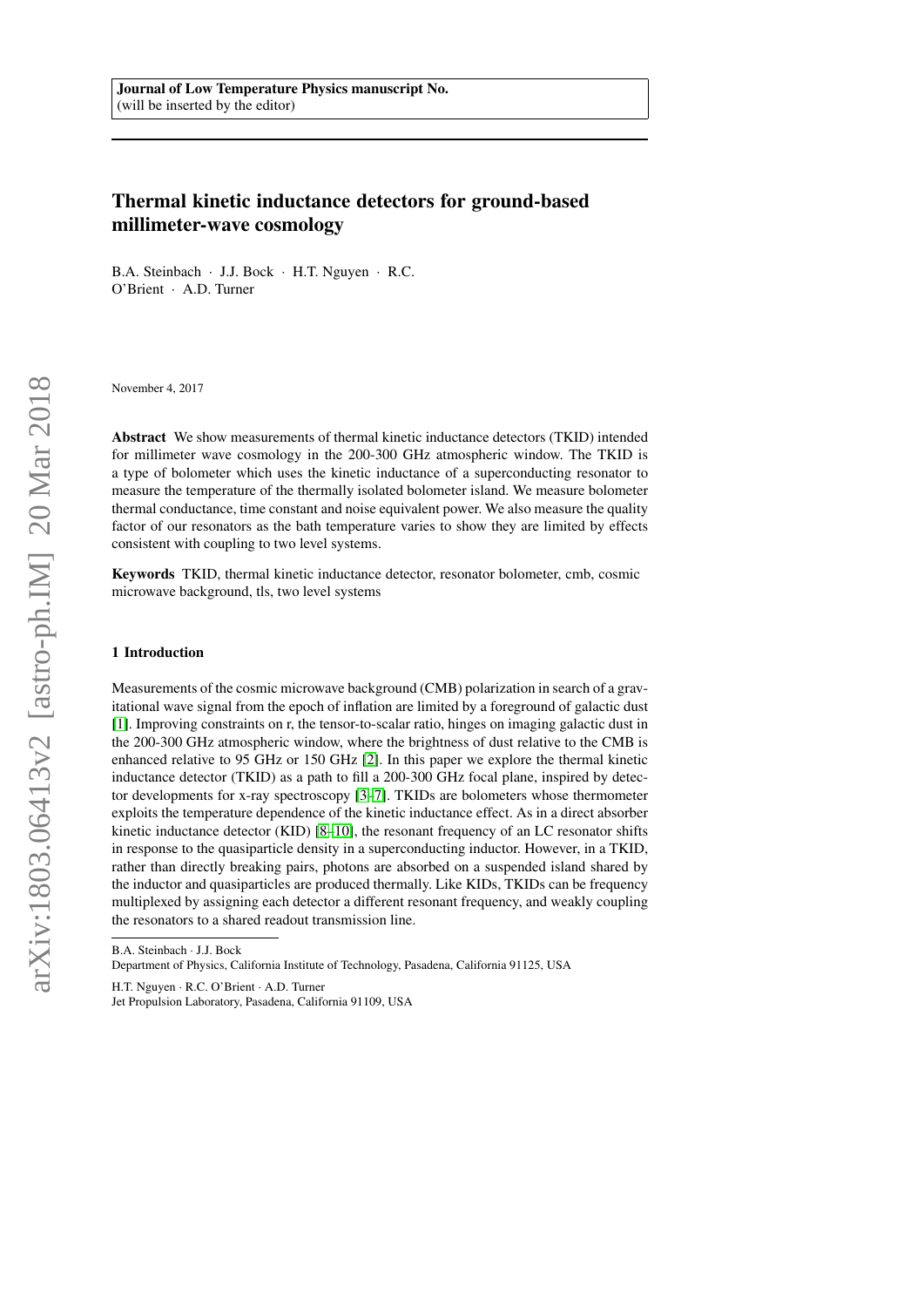The potential advantage of TKIDs is engineering freedom. In a KID, the function of electromagnetic absorption, conduction of optical power out of the detector and to the bath, and low frequency readout are performed by the kinetic inductor which must be simultaneously optimized for all three functions. In a TKID, these functions can be separated into a load resistor, a silicon nitride membrane, and superconducting inductor, which can be independently optimized, at the cost of a many layer fabrication process. Fortunately, we can leverage the many similarities this process has to existing transition edge sensor (TES) bolometer fabrication [\[11\]](#page-6-6).

### 2 Device design

We fabricated a test chip to study the suitability of TKIDs for ground based observations. Images of the mask and fabricated device are shown in Fig. [1.](#page-2-0) The test chip contains 5 TKIDs, one with an unreleased bolometer, and four with bolometer leg lengths 100 µm, 200 µm, 300 µm 400 µm. The bolometer geometry is based on the design used for the Keck/BICEP program, which uses six parallel legs to mechanically suspend and thermally isolate a silicon nitride island [\[12\]](#page-7-0). To facilitate step coverage, the mechanical substrate of the bolometer island, low stress silicon nitride, is 1/3 the thickness of that used for the Keck/BICEP TES bolometers, so we fabricated multiple leg lengths to measure the thermal conductivity (G) as a function of leg length for the thinner silicon nitride. The temperature sensing inductor on the island is a 16 mm long, 1µm wide meandering trace of 50nm thick aluminum. On the island, niobium traces contact the inductor leads and run off along the island legs to an interdigitated resonator capacitor. The silicon nitride layer under and around the capacitor is removed so that the resonator capacitor is deposited directly on the silicon wafer. To vary the resonant frequencies from 260 to 315 MHz, the number of fingers in the resonator capacitors is varied.

The resonators are weakly coupled to a readout transmission line through a second small interdigitated capacitor on one side of the resonator, and through the parallel plate capacitance of the resonator to the ground of the chip holder to complete the circuit. The parallel plate capacitance to ground acts on both sides of the resonator, and on the coupling capacitor side acts to weaken the coupling. This was not accounted for in the design, so the devices are more weakly coupled than intended with coupling  $Q_c$ =80,000-140,000 rather than 20,000.

Rather than integrate an antenna directly into this chip, power is deposited onto the bolometer island via a resistive heater and DC current source. This calibrates the leg thermal conductivity and detector noise directly in units of watts. On the tested chip, two released bolometers (100  $\mu$ m and 400  $\mu$ m legs) and the unreleased bolometer were fully functional. Of the remaining two bolometers, one resonator was broken and one heater was left disconnected from the cryostat wiring.

The devices were fabricated on a high resisivity silicon substrate  $\approx$  500 µm thick. A 40 nm silicon dioxide and 300 nm low stress silicon nitride film are deposited on top of the wafer, which form the membrane layer. E-beam evaporated lift-off aluminum 50 nm for the inductor is deposited on top of this. The gold resistor layer is 200 nm thick, e-beam evaporated, and patterned with lift-off. Next, the silicon nitride and silicon dioxide are etched to expose silicon and define the island and the region where the capacitor will be deposited. The niobium layer for the capacitor and wiring is 400 nm thick and patterned with lift-off. Finally, holes in the island are drilled by deep reactive ion etching and the island released with xenon difluoride.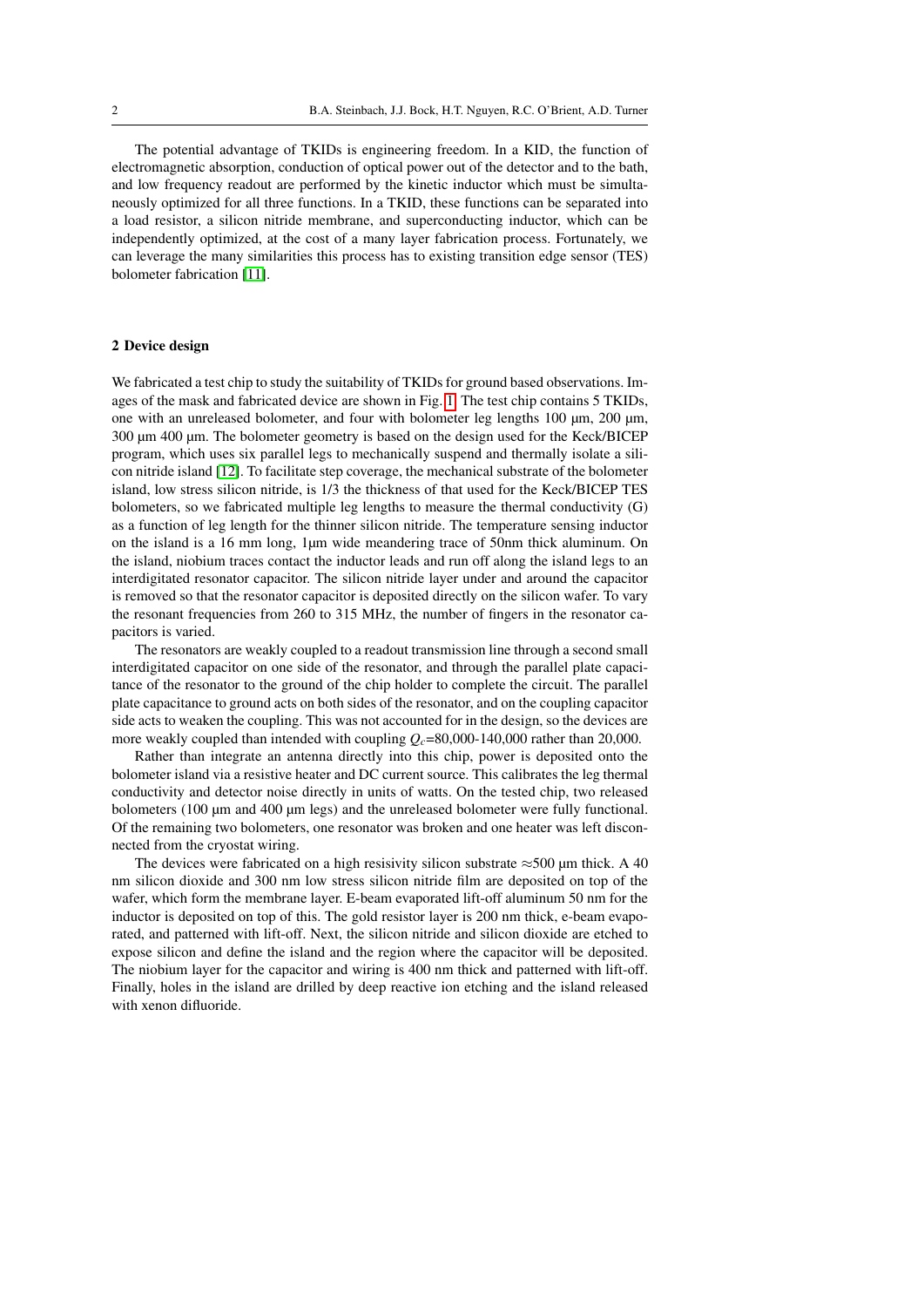

<span id="page-2-0"></span>Fig. 1 Left, layout of TKID chip mask. The readout line runs vertically down the center of the chip. Five active resonators on the right side of the chip have heater resistors that run to wirebond pads on the right edge of the chip. The two devices in the lower left of the chip are resistance and  $T_c$  test structures for the aluminum inductor layer. Middle, zoom in on one resonator of TKID chip mask, showing the resonator capacitor on the left and island on the right. Right, photograph of one bolometer island, showing the meandered aluminum inductor on the left and the gold heater resistor on a niobium washer on the right. Color banding around the bolometer release holes suggests the oxide etch stop has been consumed and up to  $\approx$ 100 nm of the silicon nitride etched by the xenon difluoride.

## 3 Device Characterization

The film properties of the aluminum are measured via a test structure on one side of the chip consisting of niobium leads running to an aluminum inductor identical to the inductor on the bolometer islands. The transition temperature of the aluminum film is 1.32 K and the sheet resistance is 0.23  $\Omega/\square$ , which implies a thin film Mattis-Bardeen kinetic inductance of  $0.24pH/$  [\[13\]](#page-7-1). The niobium to aluminum contact is zero resistance up to the critical current of  $\approx$ 100 µA.

To measure the bolometer thermal conductance to the bath, the resonator is first calibrated by sweeping the bath temperature while measuring the resonant frequency with a small readout excitation of  $-110$  dBm (0.01 pW). Then the bath is returned to base temperature and the island heater power is swept while measuring the resonant frequency to measure the island temperature. The measured conductances are 26 pW/K and 64 pW/K for the 400 µm and 100 µm detectors respectively, at an island temperature of 0.38 K. 0.38 K operating temperature compromises between quality factor ( $Q_{i,MB} \approx 10^4$ ) and noise equivalent power (NEP) in an ideal aluminum TKID.

To measure the responsivity as a function of frequency of the 400 µm leg bolometer, a function generator supplied a DC offset and a sine wave chirp with a logarithmic sweep in frequency to the island heater. The frequency of the resonator was monitored using the technique described in Section [5.](#page-4-0) The power spectrum of the response is shown in Fig. [2.](#page-3-0) The response is a good fit to a one pole model with 3 dB frequency 28.6 Hz or a heat capacity of 0.14 pJ/K.

## 4 TLS

The power and temperature dependence of the resonator quality factors show substantial loss consistent with the the behavior of two level systems (TLS). We follow standard methods to model the resonator and the temperature and power dependence of TLS[\[9,](#page-6-7) [14,](#page-7-2) [15\]](#page-7-3). A model for  $S_{21}$  of a resonator is fit to extract the resonator quality factor  $Q_r$  and complex coupling quality factor  $Q_e$ . The internal resonator quality factor is estimated from the difference of  $Q_r$  and the real part of  $Q_e$ . The internal quality factors are then fit to a sum of contributions from TLS (Eq. [1\)](#page-3-1), Mattis-Bardeen quasiparticles from the measured  $T_c$ , and a constant  $Q_i$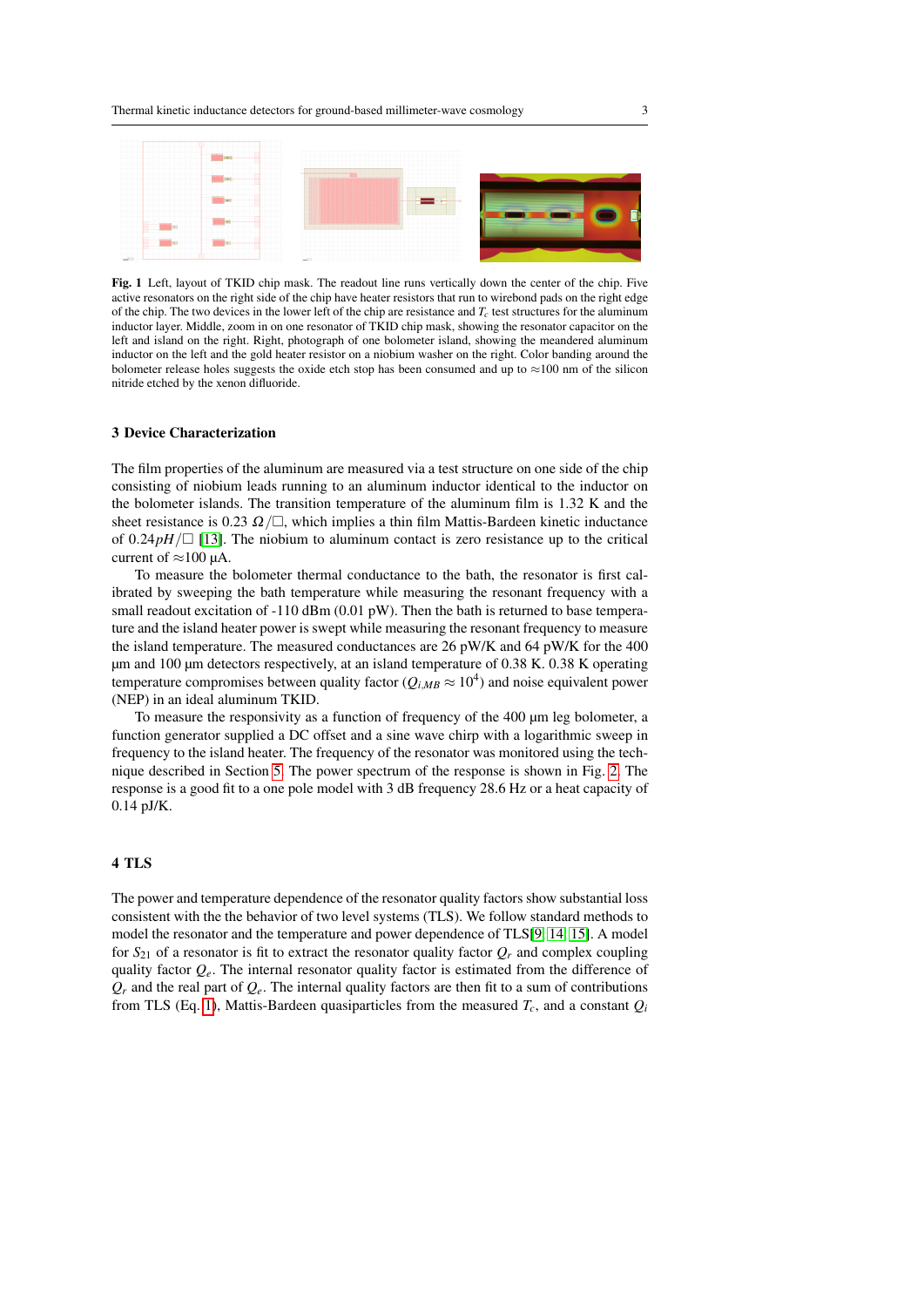

<span id="page-3-0"></span>Fig. 2 Measured frequency response of the 400 µm leg bolometer. Blue shows the measured resonator frequency power spectrum response to a log-swept chirp heater excitation, normalized to the power spectrum of the log sweep. Orange shows the one pole model fit.



<span id="page-3-2"></span>**Fig. 3** Power and temperature dependence of  $Q_i$ . Power dependence is measured at 0.15 K while temperature dependence is measured at -110 dBm. Points are data and lines are fits. Legend shows fitted parameters. The blue curve with twice the  $Q_i$  of the other devices is the unreleased device.

for loss due to other sources. Power dependence is captured by the terms  $P_g$ , the generator power, and *Pc*, the generator power above which TLS is saturated.

<span id="page-3-1"></span>
$$
Q_{TLS} = Q_{TLS_0} \frac{\sqrt{1 + \frac{P_g}{P_c}}}{\tanh\left(\frac{hf}{2kT}\right)}\tag{1}
$$

As shown in Fig. [3,](#page-3-2)  $Q_i$  is strongly limited by a TLS consistent loss where  $Q_i$  increases with power and temperature. The limiting performance in the unreleased devices may be due to side wall coating during the niobium lift-off step, visible as flags of metal or resist along the lines of the capacitor. Subsequent unreleased devices fabricated using etch-back to pattern the niobium capacitor show low temperature and power  $Q_i > 60,000$ .

The released devices show much lower  $Q_i$ . We are currently considering two possibilities. Chemical damage is one possibility, as the long distance ( $\approx$ 100 µm) between release hole and edge of the island necessitated a long exposure to xenon difluoride (15 pulses, 45 seconds per pulse, 3 torr). The island can be re-engineered to reduce this distance to 15  $\mu$ m. A second possibility is mechanical damage due to stress on the island during and after the release process.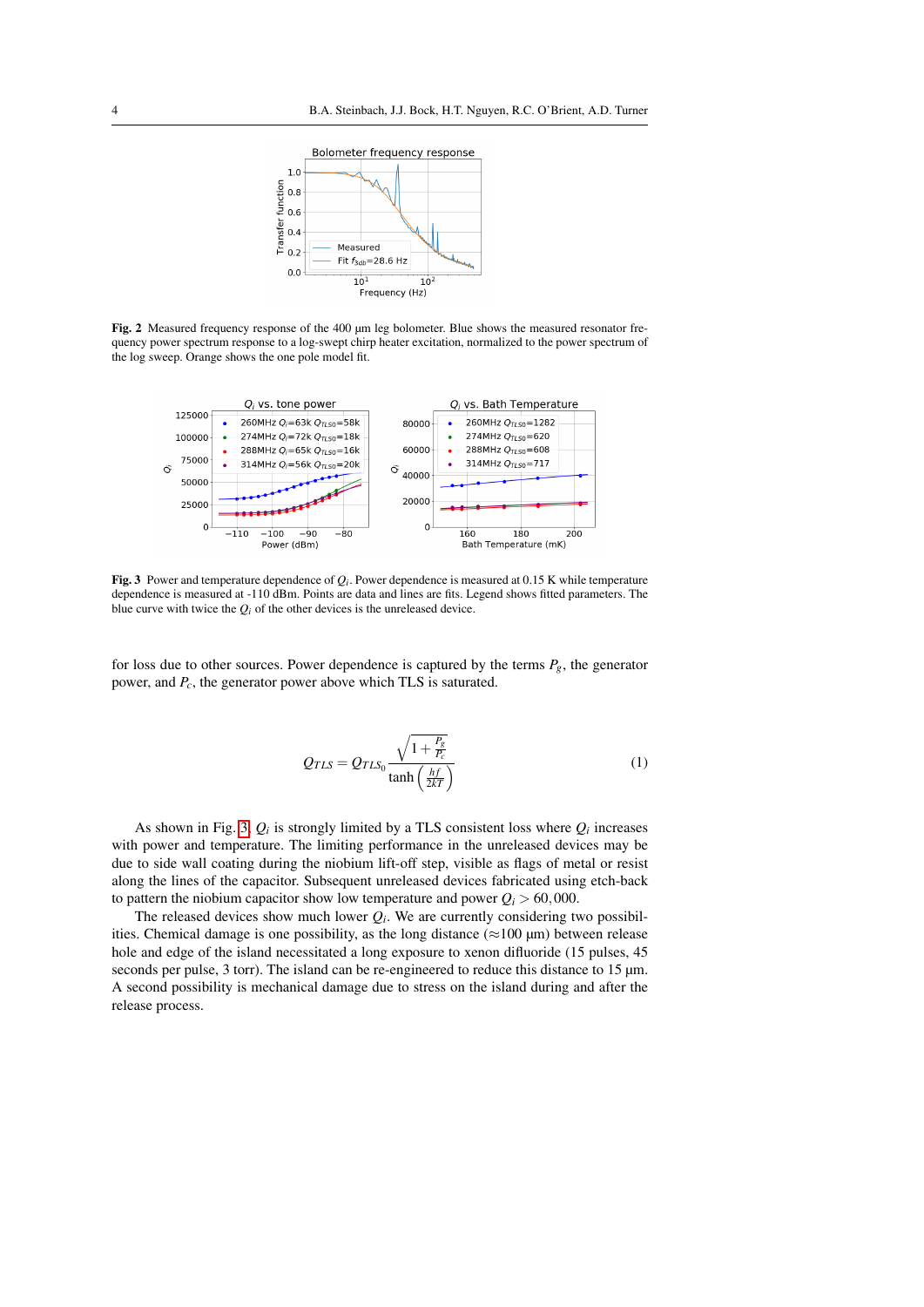

<span id="page-4-1"></span>Fig. 4 Left, Waterfall plot of network analyses from chirp readout. Each horizontal slice is a single network analysis, separated by the one below it by one millisecond. The TKID's heater is excited by a 30Hz sine wave with a DC offset of 1.6pW and an of RMS 0.3pW, sufficient to move the heater several resonance widths. This is an exaggeration of the motion used to perform NEP calibration and demonstrate the capability to track the resonator across large changes in power. Right, NEP of 400 µm leg TKID measured at several heater powers. Amplitude spectral density is not corrected for thermal time constant. The large spike at 30 Hz is the NEP calibration tone. The neighboring spike at 35 Hz is due to electrical pick up from the pulse tube valve stepper motor.

#### <span id="page-4-0"></span>5 Noise

To characterize NEP, the resonator frequency is tracked by continuous network analysis. Once per millisecond, a chirp generated by a software radio sweeps in frequency across a 1 MHz bandwidth centered on the resonant frequency of one detector, from high to low frequency. A 1 ms chirp is slow compared to the time constant of the resonator ( $\approx$ 10 µs) but fast compared to the time constant of the island ( $\approx$ 5 ms). The ratio of the fourier transforms of the received signal and input chirp is proportional to the transfer function *S*21. The position of the resonance in each transfer function sweep is fit to produce a resonator frequency timestream sampled at 1 kHz. Fluctuations in gain and phase of the readout are removed by fitting a baseline of the transfer function away from the resonance. The wide bandwidth of the sweep compared to a single tone readout allows the resonator to be tracked across large temperature changes corresponding to frequency shifts of many resonance widths. We find this a practical technique for reading out and characterizing single resonators, but for chirp rates slow compared to the resonator ring down time, a time multiplexing penalty makes it impractical for large numbers of resonators. An example of the continuous network analysis from the chirp readout scheme is shown in the left panel of Fig. [4.](#page-4-1) To measure the NEP of the detector, the resonator frequency is monitored while calibrating resonator frequency into power by applying a sine wave of known frequency and power to the island heater. The resulting noise power spectrum is shown in the right panel of Fig. [4,](#page-4-1) and reaches  $\approx$  200 The resulting holder power spectrum is shown in the right panel of Fig. 4, and reaches  $\approx$  200 aW/ $\sqrt{Hz}$ . This is a few times the single mode photon noise under the south pole atmosphere, and an order of magnitude larger than the phonon noise expected for the 0.38 K island temperature. Despite the large contribution to detector  $Q_i$  from TLS loss, the excess does not appear to originate from TLS, as it is highly correlated between different resonators. We suspect environmental effects such as pulse tube vibrations, the magnetic environment [\[16\]](#page-7-4) and the infrared environment [\[17\]](#page-7-5) are responsible, and a study of those effects is on going.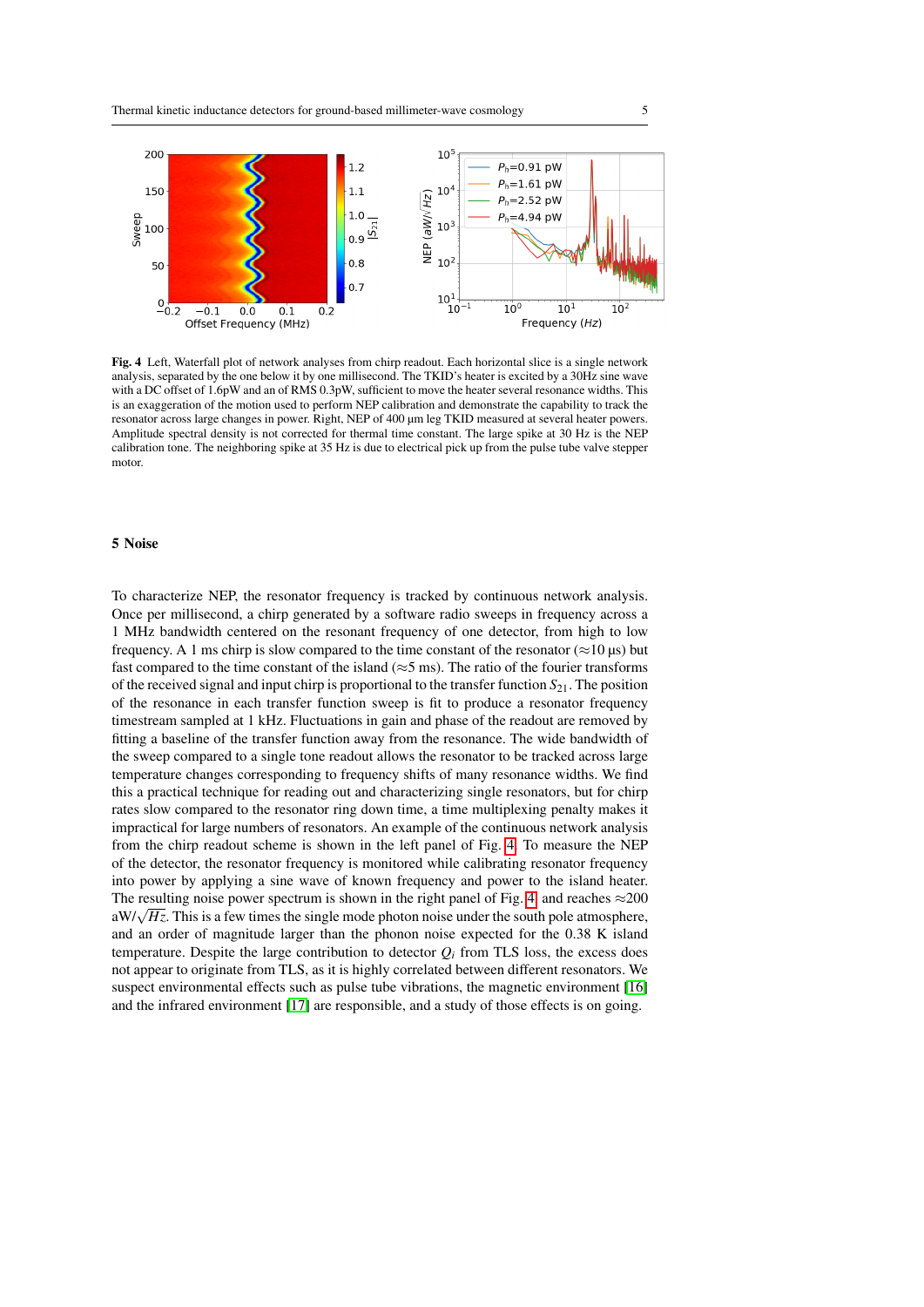Acknowledgements This work was supported by JPL's Research and Technology Development Fund for projects R.17.223.057 and R.17.223.058.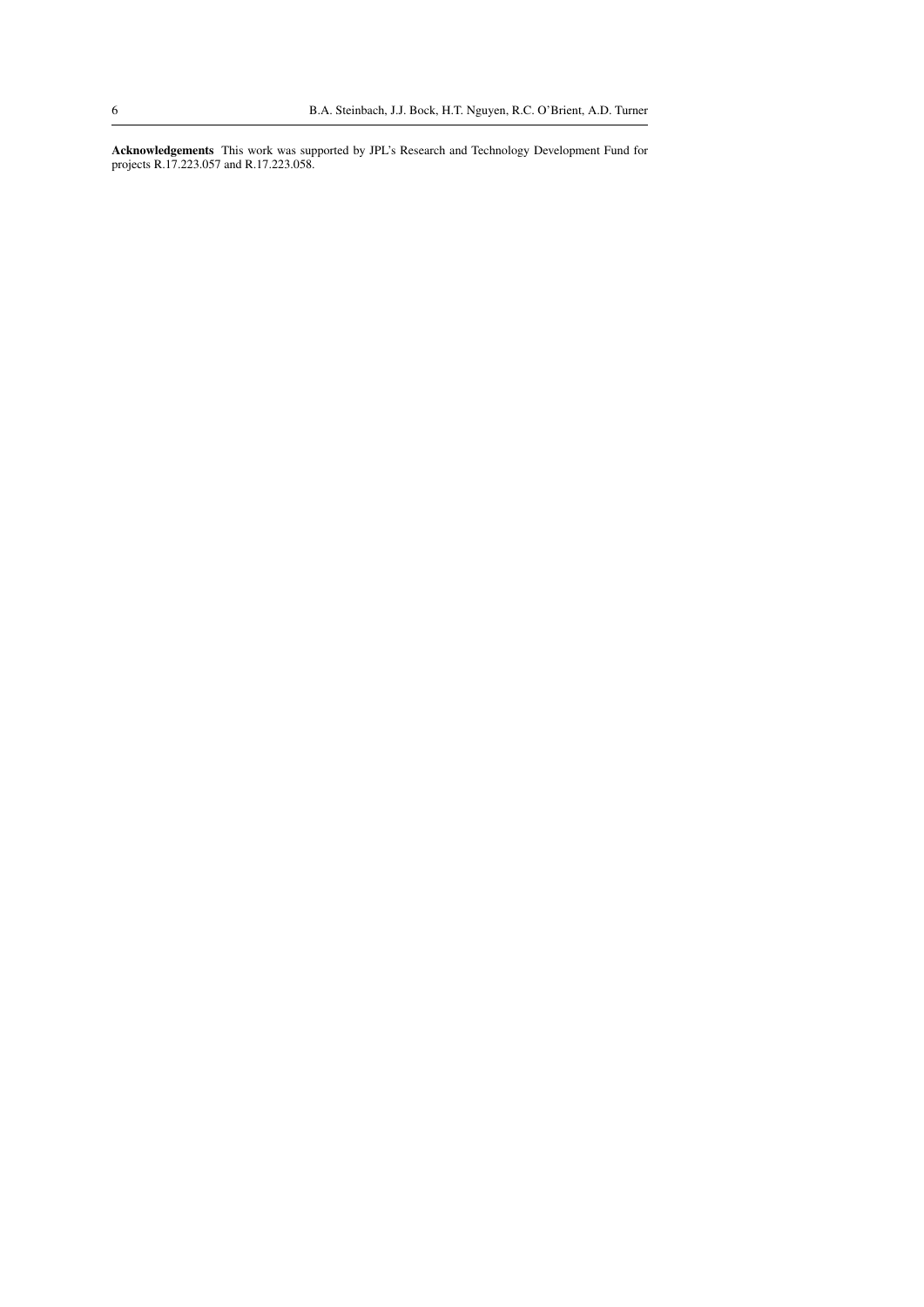#### References

- <span id="page-6-0"></span>1. Keck Array and BICEP2 Collaborations. Improved Constraints on Cosmology and Foregrounds from BICEP2 and Keck Array Cosmic Microwave Background Data with Inclusion of 95 GHz Band. *Phys. Rev. Lett.*, 116(3):031302, 2016. doi: 10.1103/ PhysRevLett.116.031302.
- <span id="page-6-1"></span>2. Marc Kamionkowski and Ely D. Kovetz. The Quest for B Modes from Inflationary Gravitational Waves. *Annu. Rev. Astron. Astrophys.*, 54(1):227–269, September 2016. ISSN 0066-4146. doi: 10.1146/annurev-astro-081915-023433.
- <span id="page-6-2"></span>3. Gerhard Ulbricht, Benjamin A. Mazin, Paul Szypryt, Alex B. Walter, Clint Bockstiegel, and Bruce Bumble. Highly multiplexible thermal kinetic inductance detectors for xray imaging spectroscopy. *Appl. Phys. Lett.*, 106(25):251103, 2015. doi: 10.1063/1. 4923096.
- 4. O. Quaranta, T. Cecil, L. Gades, and A. Miceli. Mitigation of position dependence in x-rays absorbers for Thermal Kinetic Inductance Detectors. *J. Phys.: Conf. Ser.*, 507 (4):042033, 2014. doi: 10.1088/1742-6596/507/4/042033.
- 5. A. Miceli, T. W. Cecil, L. Gades, and O. Quaranta. Towards X-ray Thermal Kinetic Inductance Detectors. *J Low Temp Phys*, 176(3-4):497–503, 2014. doi: 10.1007/ s10909-013-1033-0.
- 6. T. W. Cecil, L. Gades, T. Madden, D. Yan, and A. Miceli. Optimization of thermal kinetic inductance detectors for x-ray spectroscopy. *IEEE Transactions on Applied Superconductivity*, 25(3):2400805 (5 pp.)–, 2015. doi: 10.1109/TASC.2014.2384995.
- <span id="page-6-3"></span>7. M. A. Lindeman. Resonator-bolometer theory, microwave read out, and kinetic inductance bolometers. *Journal of Applied Physics*, 116(2):024506, 2014. doi: 10.1063/1. 4890018.
- <span id="page-6-4"></span>8. Peter K. Day, Henry G. LeDuc, Benjamin A. Mazin, Anastasios Vayonakis, and Jonas Zmuidzinas. A broadband superconducting detector suitable for use in large arrays. *Nature*, 425(6960):817–821, 2003. doi: 10.1038/nature02037.
- <span id="page-6-7"></span>9. H. McCarrick, D. Flanigan, G. Jones, B. R. Johnson, P. Ade, D. Araujo, K. Bradford, R. Cantor, G. Che, P. Day, S. Doyle, H. Leduc, M. Limon, V. Luu, P. Mauskopf, A. Miller, T. Mroczkowski, C. Tucker, and J. Zmuidzinas. Horn-coupled, commerciallyfabricated aluminum lumped-element kinetic inductance detectors for millimeter wavelengths. *Review of Scientific Instruments*, 85(12):123117, 2014. doi: 10.1063/1. 4903855.
- <span id="page-6-5"></span>10. B. Dober, J. A. Austermann, J. A. Beall, D. Becker, G. Che, H. M. Cho, M. Devlin, S. M. Duff, N. Galitzki, J. Gao, C. Groppi, G. C. Hilton, J. Hubmayr, K. D. Irwin, C. M. McKenney, D. Li, N. Lourie, P. Mauskopf, M. R. Vissers, and Y. Wang. Optical Demonstration of THz, Dual-Polarization Sensitive Microwave Kinetic Inductance Detectors. *J Low Temp Phys*, pages 1–7, 2015. doi: 10.1007/s10909-015-1434-3.
- <span id="page-6-6"></span>11. P. A. R. Ade, R. W. Aikin, M. Amiri, D. Barkats, S. J. Benton, C. A. Bischoff, J. J. Bock, J. A. Bonetti, J. A. Brevik, I. Buder, E. Bullock, G. Chattopadhyay, G. Davis, P. K. Day, C. D. Dowell, L. Duband, J. P. Filippini, S. Fliescher, S. R. Golwala, M. Halpern, M. Hasselfield, S. R. Hildebrandt, G. C. Hilton, V. Hristov, H. Hui, K. D. Irwin, W. C. Jones, K. S. Karkare, J. P. Kaufman, B. G. Keating, S. Kefeli, S. A. Kernasovskiy, J. M. Kovac, C. L. Kuo, H. G. LeDuc, E. M. Leitch, N. Llombart, M. Lueker, P. Mason, K. Megerian, L. Moncelsi, C. B. Netterfield, H. T. Nguyen, R. O'Brient, R. W. Ogburn IV, A. Orlando, C. Pryke, A. S. Rahlin, C. D. Reintsema, S. Richter, M. C. Runyan, R. Schwarz, C. D. Sheehy, Z. K. Staniszewski, R. V. Sudiwala, G. P. Teply, J. E. Tolan, A. Trangsrud, R. S. Tucker, A. D. Turner, A. G. Vieregg, A. Weber, D. V.